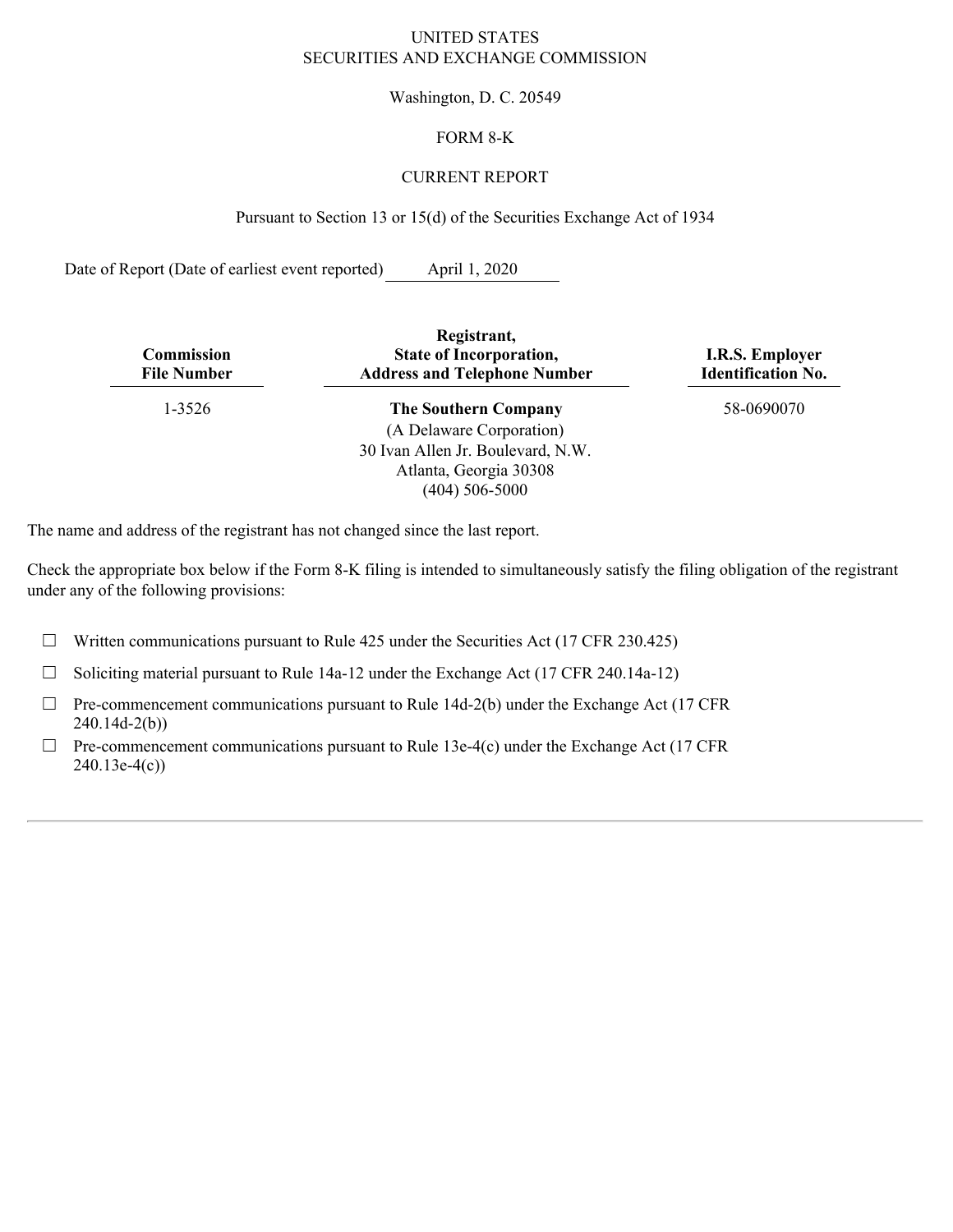Securities registered pursuant to Section 12(b) of the Act:

| Registrant           | Title of each class                                        | Trading<br>Symbol(s) | Name of each exchange<br>on which registered |
|----------------------|------------------------------------------------------------|----------------------|----------------------------------------------|
| The Southern Company | Common Stock, par value \$5 per<br>share                   | SO <sub>1</sub>      | New York Stock Exchange                      |
| The Southern Company | Series 2015A 6.25% Junior<br>Subordinated Notes due 2075   | <b>SOJA</b>          | New York Stock Exchange                      |
| The Southern Company | Series $2016A$ 5.25% Junior<br>Subordinated Notes due 2076 | <b>SOJB</b>          | New York Stock Exchange                      |
| The Southern Company | Series $2017B$ 5.25% Junior<br>Subordinated Notes due 2077 | <b>SOJC</b>          | New York Stock Exchange                      |
| The Southern Company | 2019 Series A Corporate Units                              | <b>SOLN</b>          | New York Stock Exchange                      |
| The Southern Company | Series 2020A 4.95% Junior<br>Subordinated Notes due 2080   | <b>SOJD</b>          | New York Stock Exchange                      |

Indicate by check mark whether the registrant is an emerging growth company as defined in Rule 405 of the Securities Act of 1933 (§230.405 of this chapter) or Rule 12b-2 of the Securities Exchange Act of 1934 (§240.12b-2 of this chapter).

Emerging growth company  $\Box$ 

If an emerging growth company, indicate by check mark if the registrant has elected not to use the extended transition period for complying with any new or revised financial accounting standards provided pursuant to Section 13(a) of the Exchange Act.  $\Box$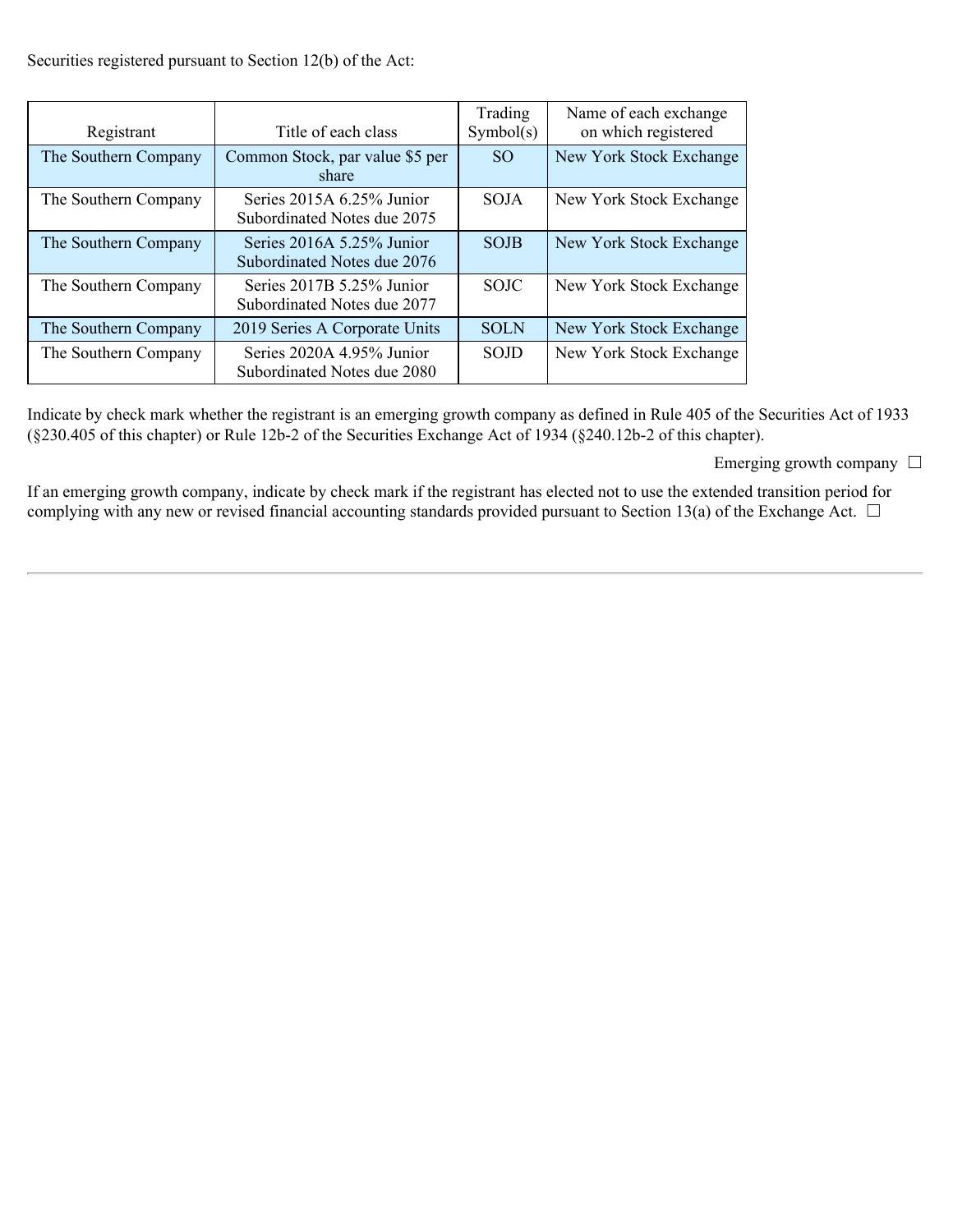#### **Item 8.01. Other Events.**

The Southern Company (the "Company") is filing this Current Report on Form 8-K to supplement the risk factors contained in Item 1A of the Company's Annual Report on Form 10-K for the year ended December 31, 2019 (the "Form 10-K"). The following risk factor disclosure should be read in conjunction with the risk factors included in Item 1A of the Form 10-K. *The Company and its subsidiaries are subject to risks related to the outbreak of the novel coronavirus, including, but not limited*

# *to, disruption to the construction of Plant Vogtle Units 3 and 4.*

The novel coronavirus ("COVID-19") has been declared a pandemic by the World Health Organization and the Centers for Disease Control and Prevention and has spread globally, including throughout the United States. In response, many jurisdictions, including in the United States, have instituted restrictions on travel, public gatherings and certain business operations. These restrictions have significantly disrupted economic activity in the service territories of the Company's utility subsidiaries and have caused volatility in capital markets. In addition, the Company's utility subsidiaries have temporarily suspended disconnections for non-payment by certain customer classes. The effects of the continued outbreak of COVID-19 and related government responses could include extended disruptions to supply chains and capital markets, reduced labor availability and productivity and a prolonged reduction in economic activity. These effects could have a variety of adverse impacts on the Company and its subsidiaries, including reduced demand for energy, particularly from commercial and industrial customers, impairment of goodwill or long-lived assets and impairment of the ability of the Company and its subsidiaries to develop, construct and operate facilities and to access funds from financial institutions and capital markets. In particular, these effects could disrupt or delay construction, testing, supervisory and support activities at Plant Vogtle Units 3 and 4. Southern Nuclear Operating Company, Inc. has implemented policies and procedures designed to mitigate the risk of transmission at the construction site, including worker distancing measures, isolating individuals who are showing symptoms consistent with COVID-19, being tested for COVID-19 or who have been in close contact with such persons, requiring self-quarantine and adopting additional precautionary measures. It is too early to

1